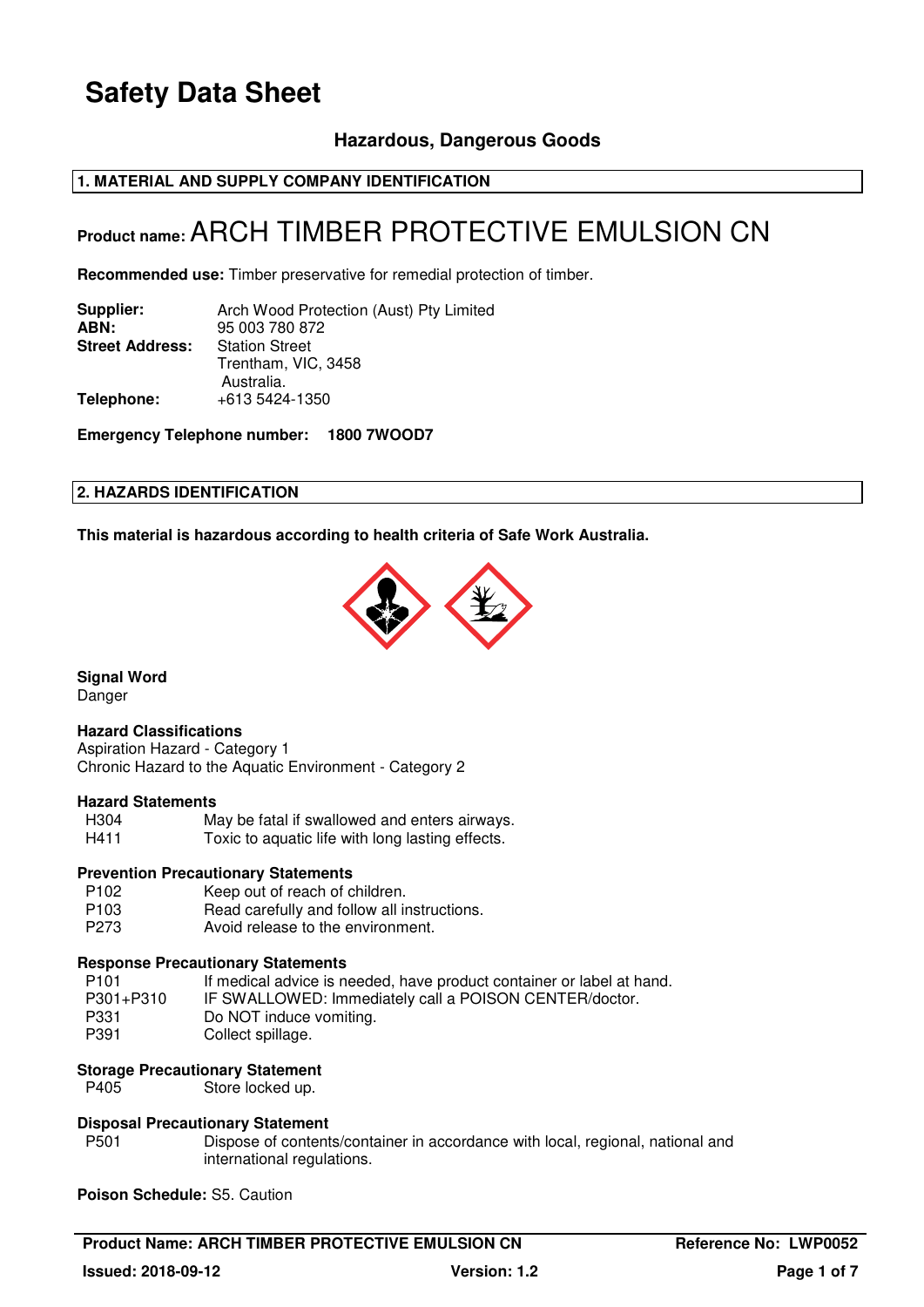### **DANGEROUS GOOD CLASSIFICATION**

Classified as Dangerous Goods by the criteria of the "Australian Code for the Transport of Dangerous Goods by Road & Rail" and the "New Zealand NZS5433: Transport of Dangerous Goods on Land".

#### **Dangerous Goods Class:** 9

Australian Special Provisions; AU01: Environmentally Hazardous Substances meeting the description of UN 3077 or UN 3082 are not subject to this Code (ADG 07) when transported by road or rail in;

(a) packagings that do not incorporate a receptacle exceeding 500 Kg (L); or

(b) IBCs.

| 3. COMPOSITION INFORMATION                                                                                                       |                         |                                                                          |
|----------------------------------------------------------------------------------------------------------------------------------|-------------------------|--------------------------------------------------------------------------|
| <b>CHEMICAL ENTITY</b>                                                                                                           | CAS NO                  | <b>PROPORTION</b>                                                        |
| Mineral oil(s)<br>Distillates, petroleum, hydrotreated light<br>Copper naphthenate<br>Ingredients determined to be Non-Hazardous | 64742-47-8<br>1338-02-9 | 30-60 $% (w/w)$<br>10-20 $% (w/w)$<br>10-20 $% (w/w)$<br>Balance<br>100% |

### **4. FIRST AID MEASURES**

If poisoning occurs, contact a doctor or Poisons Information Centre (Phone Australia 131 126, New Zealand 0800 764 766).

**Inhalation:** Remove victim from exposure - avoid becoming a casualty. Remove contaminated clothing and loosen remaining clothing. Allow patient to assume most comfortable position and keep warm. Keep at rest until fully recovered. Seek medical advice if effects persist.

**Skin Contact:** If skin or hair contact occurs, remove contaminated clothing and flush skin and hair with running water. If swelling, redness, blistering or irritation occurs seek medical assistance.

**Eye contact:** If in eyes wash out immediately with water. In all cases of eye contamination it is a sensible precaution to seek medical advice.

**Ingestion:** Immediately rinse mouth with water. If swallowed, do NOT induce vomiting. Give a glass of water to drink. Never give anything by the mouth to an unconscious patient. If vomiting occurs give further water. Immediately call Poisons Centre or Doctor.

**PPE for First Aiders:** Wear safety shoes, overalls, gloves, chemical goggles, respirator. Use with adequate ventilation. If inhalation risk exists wear organic vapour/particulate respirator meeting the requirements of AS/NZS 1715 and AS/NZS 1716. Available information suggests that gloves made from nitrile rubber should be suitable for intermittent contact. However, due to variations in glove construction and local conditions, the user should make a final assessment. Always wash hands before smoking, eating, drinking or using the toilet. Wash contaminated clothing and other protective equipment before storing or re-using.

**Notes to physician:** Treat symptomatically.

### **5. FIRE FIGHTING MEASURES**

### **Hazchem Code:** •3Z

**Suitable extinguishing media:** If material is involved in a fire use alcohol resistant foam or dry agent (carbon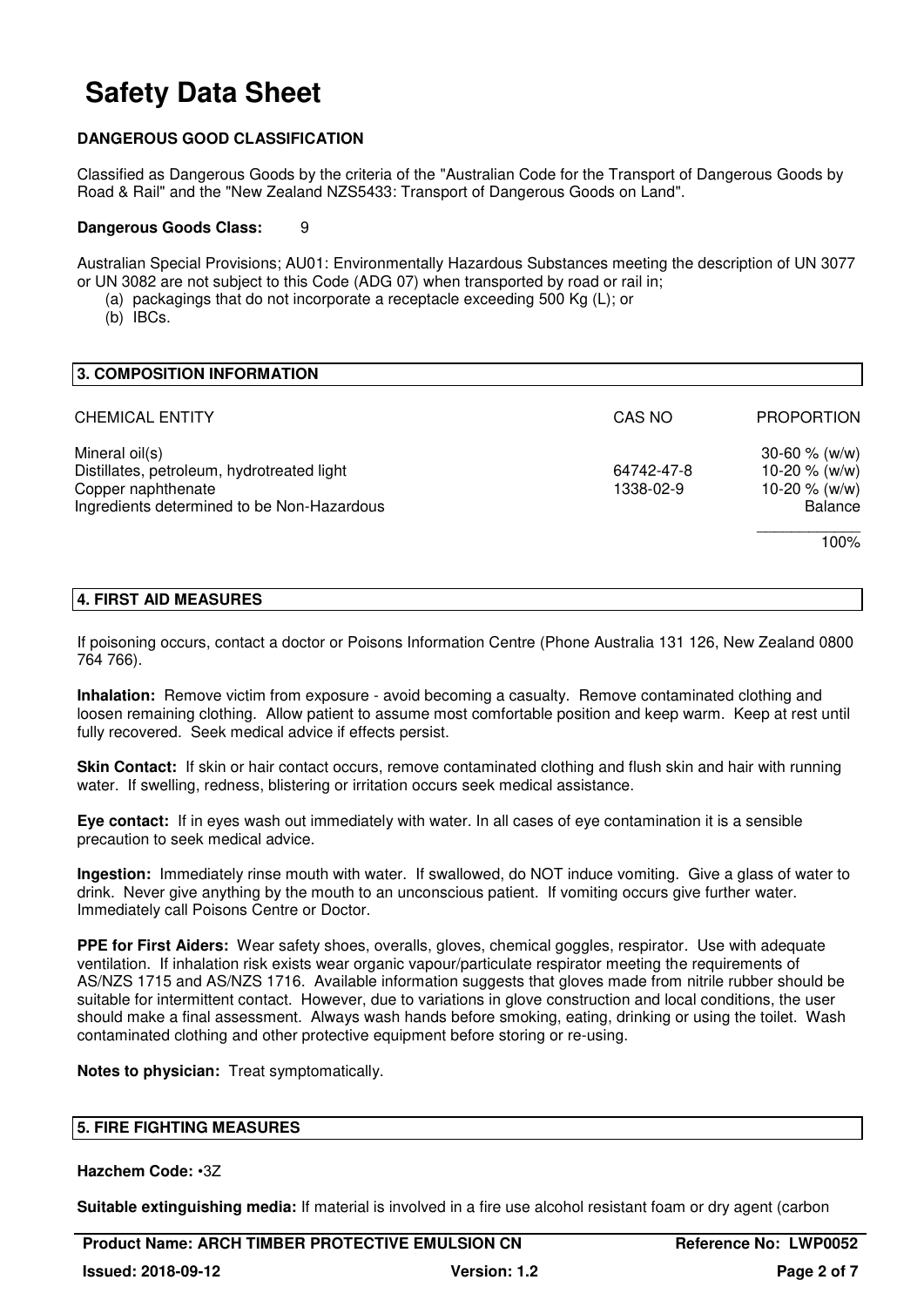dioxide, dry chemical powder).

**Specific hazards:** Non-combustible material.

**Fire fighting further advice:** Not combustible, however following evaporation of aqueous component residual material can burn if ignited.

### **6. ACCIDENTAL RELEASE MEASURES**

### **SMALL SPILLS**

Wear protective equipment to prevent skin and eye contamination. Avoid inhalation of vapours or dust. Wipe up with absorbent (clean rag or paper towels). Collect and seal in properly labelled containers or drums for disposal.

### **LARGE SPILLS**

Clear area of all unprotected personnel. Slippery when spilt. Avoid accidents, clean up immediately. Wear protective equipment to prevent skin and eye contamination and the inhalation of dust. Work up wind or increase ventilation. Cover with damp absorbent (inert material, sand or soil). Sweep or vacuum up, but avoid generating dust. Collect and seal in properly labelled containers or drums for disposal. If contamination of crops, sewers or waterways has occurred advise local emergency services.

### **Dangerous Goods - Initial Emergency Response Guide No:** 47

### **7. HANDLING AND STORAGE**

**Handling:** Avoid eye contact and repeated or prolonged skin contact. Avoid inhalation of dust.

**Storage:** Store in a cool, dry, well-ventilated place and out of direct sunlight. Store away from foodstuffs. Store away from incompatible materials described in Section 10. Store away from sources of heat and/or ignition. Store locked up. Keep container standing upright. Keep containers closed when not in use - check regularly for spills.

This material is classified as a Class 9 Miscellaneous Dangerous Good as per the criteria of the "Australian Code for the Transport of Dangerous Goods by Road & Rail" and/or the "New Zealand NZS5433: Transport of Dangerous Goods on Land" and must be stored in accordance with the relevant regulations.

This material is a Scheduled Poison Schedule 5 (Caution) and must be stored, maintained and used in accordance with the relevant regulations.

### **8. EXPOSURE CONTROLS / PERSONAL PROTECTION**

**National occupational exposure limits:** No value assigned for this specific material by Safe Work Australia.

**Biological Limit Values:** As per the "National Model Regulations for the Control of Workplace Hazardous Substances (Safe Work Australia)" the ingredients in this material do not have a Biological Limit Allocated.

**Engineering Measures:** Natural ventilation should be adequate under normal use conditions.

**Personal Protection Equipment:** SAFETY SHOES, OVERALLS, GLOVES, CHEMICAL GOGGLES, RESPIRATOR.

Personal protective equipment (PPE) must be suitable for the nature of the work and any hazard associated with the work as identified by the risk assessment conducted.

Wear safety shoes, overalls, gloves, chemical goggles, respirator. Use with adequate ventilation. If inhalation risk exists wear organic vapour/particulate respirator meeting the requirements of AS/NZS 1715 and AS/NZS 1716. Available information suggests that gloves made from nitrile rubber should be suitable for intermittent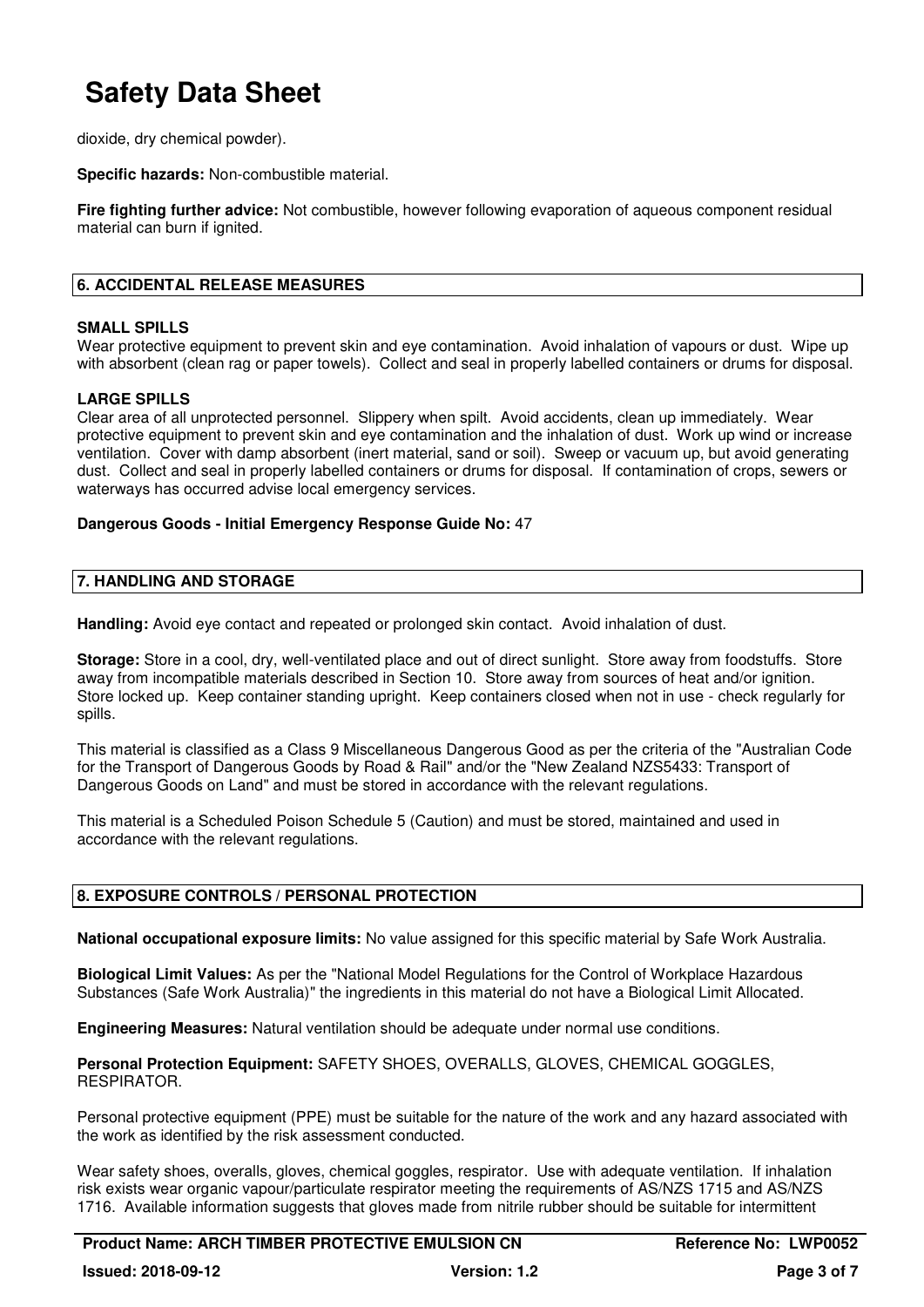contact. However, due to variations in glove construction and local conditions, the user should make a final assessment. Always wash hands before smoking, eating, drinking or using the toilet. Wash contaminated clothing and other protective equipment before storing or re-using.

**Hygiene measures:** Keep away from food, drink and animal feeding stuffs. When using do not eat, drink or smoke. Wash hands prior to eating, drinking or smoking. Avoid contact with clothing. Avoid eye contact and repeated or prolonged skin contact. Avoid inhalation of dust. Ensure that eyewash stations and safety showers are close to the workstation location.

### **9. PHYSICAL AND CHEMICAL PROPERTIES**

| Form:                                                                                                                                                                                                                                                                                                                         | Gel                          |                                                                                                                            |
|-------------------------------------------------------------------------------------------------------------------------------------------------------------------------------------------------------------------------------------------------------------------------------------------------------------------------------|------------------------------|----------------------------------------------------------------------------------------------------------------------------|
| Colour:                                                                                                                                                                                                                                                                                                                       | Light green                  |                                                                                                                            |
| Odour:                                                                                                                                                                                                                                                                                                                        | Slightly ammoniacal and oily |                                                                                                                            |
| Solubility:<br><b>Specific Gravity:</b><br><b>Relative Vapour Density (air=1):</b><br>Vapour Pressure (20 °C):<br>Flash Point (°C):<br>Flammability Limits (%):<br><b>Autoignition Temperature (°C):</b><br>Melting Point/Range (°C):<br><b>Boiling Point/Range (°C):</b><br>pH:<br><b>Viscosity:</b><br>Total VOC (g/Litre): |                              | Soluble in water<br>Approx. 0.95<br>>1<br>N Av<br>180<br>N App<br>N Av<br>N Av<br>Approx. 100<br>Approx. 8<br>N Av<br>N Av |

(Typical values only - consult specification sheet)  $N Av = Not available, N App = Not applicable$ 

### **10. STABILITY AND REACTIVITY**

**Chemical stability:** This material is thermally stable when stored and used as directed.

**Conditions to avoid:** Elevated temperatures and sources of ignition.

**Incompatible materials:** Oxidising agents.

**Hazardous decomposition products:** Oxides of carbon and nitrogen, smoke and other toxic fumes.

**Hazardous reactions:** No known hazardous reactions.

### **11. TOXICOLOGICAL INFORMATION**

No adverse health effects expected if the product is handled in accordance with this Safety Data Sheet and the product label. Symptoms or effects that may arise if the product is mishandled and overexposure occurs are:

### **Acute Effects**

**Inhalation:** Material may be an irritant to mucous membranes and respiratory tract.

**Skin contact:** Contact with skin may result in irritation.

**Ingestion:** Swallowing can result in nausea, vomiting and irritation of the gastrointestinal tract. May cause lung damage if swallowed. Small amounts of liquid aspirated into the respiratory system during ingestion or vomiting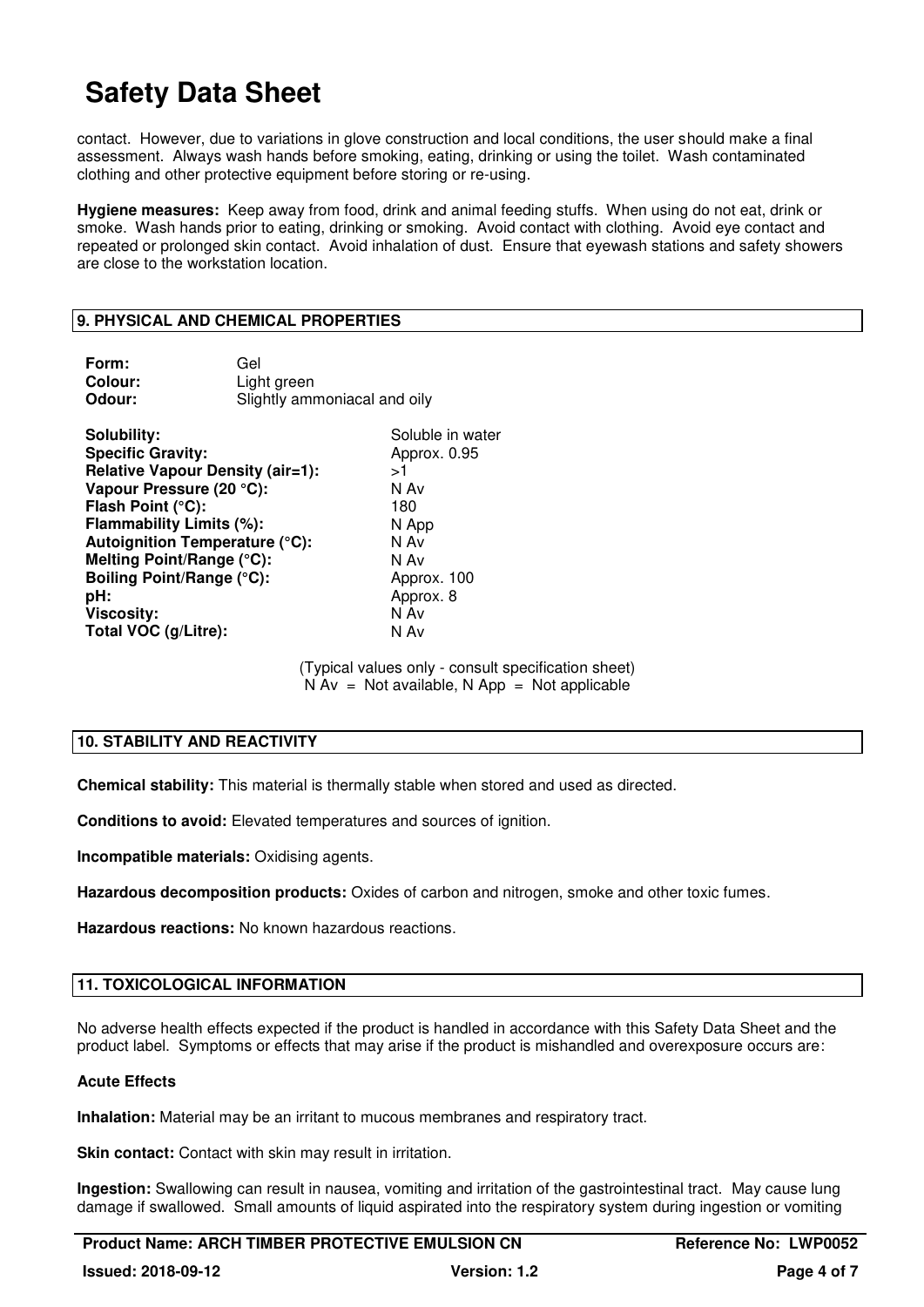may cause bronchopneumonia or pulmonary oedema.

**Eye contact:** May be an eye irritant. Exposure to the dust may cause discomfort due to particulate nature. May cause physical irritation to the eyes.

### **Acute toxicity**

**Inhalation:** This material has been classified as not hazardous for acute inhalation exposure. Acute toxicity estimate (based on ingredients):  $LC_{50} > 5.0$  mg/L for dust.

**Skin contact:** This material has been classified as not hazardous for acute dermal exposure. Acute toxicity estimate (based on ingredients):  $LD_{50} > 2,000$  mg/Kg bw

**Ingestion:** This material has been classified as not hazardous for acute ingestion exposure. Acute toxicity estimate (based on ingredients):  $LD_{50} > 2,000$  mg/Kg bw

**Corrosion/Irritancy:** Eye: this material has been classified as not corrosive or irritating to eyes. Skin: this material has been classified as not corrosive or irritating to skin.

**Sensitisation:** Inhalation: this material has been classified as not a respiratory sensitiser. Skin: this material has been classified as not a skin sensitiser.

**Aspiration hazard:** This material has been classified as Aspiration Hazard - Category 1

**Specific target organ toxicity (single exposure):** This material has been classified as not a specific hazard to target organs by a single exposure.

### **Chronic Toxicity**

**Mutagenicity:** This material has been classified as not a mutagen.

**Carcinogenicity:** This material has been classified as not a carcinogen.

**Reproductive toxicity (including via lactation):** This material has been classified as not a reproductive toxicant.

**Specific target organ toxicity (repeat exposure):** This material has been classified as not a specific hazard to target organs by repeat exposure.

### **12. ECOLOGICAL INFORMATION**

Avoid contaminating waterways.

**Acute aquatic hazard:** This material has been classified as not hazardous for acute aquatic exposure. Acute toxicity estimate (based on ingredients): > 100 mg/L

**Long-term aquatic hazard:** This material has been classified as a Category Chronic 2 Hazard. Non-rapidly or rapidly degradable substance for which there are adequate chronic toxicity data available OR in the absence of chronic toxicity data, Acute toxicity estimate (based on ingredients): 1 - 10 mg/L, where the substance is not rapidly degradable and/or BCF  $\geq$  500 and/or log K<sub>ow</sub>  $\geq$  4.

**Ecotoxicity:** No information available.

**Persistence and degradability:** No information available.

**Bioaccumulative potential:** No information available.

**Mobility:** No information available.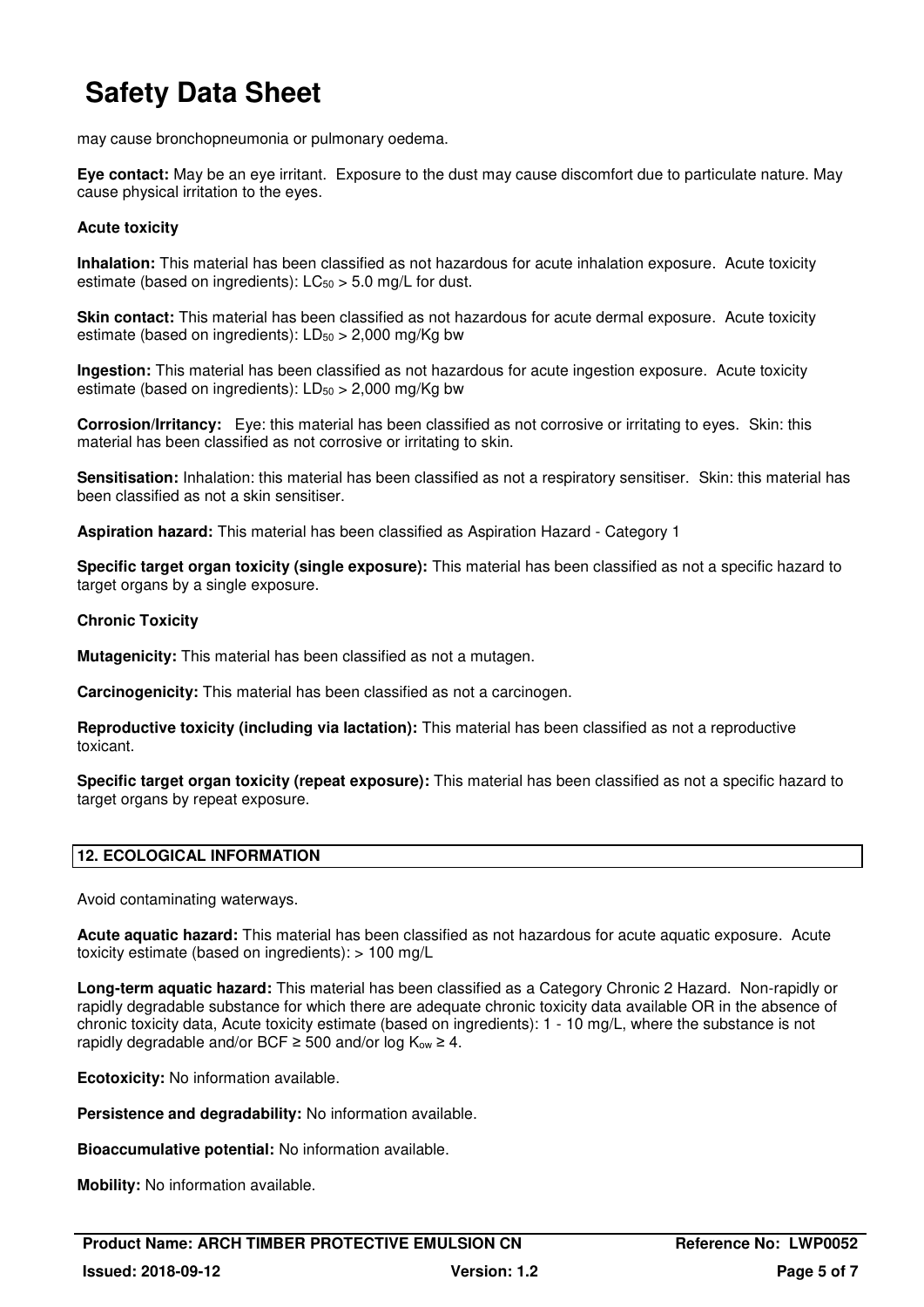### **13. DISPOSAL CONSIDERATIONS**

Persons conducting disposal, recycling or reclamation activities should ensure that appropriate personal protection equipment is used, see "Section 8. Exposure Controls and Personal Protection" of this SDS.

If possible material and its container should be recycled. If material or container cannot be recycled, dispose in accordance with local, regional, national and international Regulations.

#### **14. TRANSPORT INFORMATION**

#### **ROAD AND RAIL TRANSPORT**

Classified as Dangerous Goods by the criteria of the "Australian Code for the Transport of Dangerous Goods by Road & Rail" and the "New Zealand NZS5433: Transport of Dangerous Goods on Land".

Australian Special Provisions; AU01: Environmentally Hazardous Substances meeting the description of UN 3077 or UN 3082 are not subject to this Code (ADG 07) when transported by road or rail in;

(c) packagings that do not incorporate a receptacle exceeding 500 Kg (L); or

(d) IBCs.



**UN No:** 3082 **Dangerous Goods Class:** 9<br>**Packing Group:** 11 **Packing Group: Hazchem Code:** •3Z **Emergency Response Guide No:** 47

**Proper Shipping Name:** ENVIRONMENTALLY HAZARDOUS SUBSTANCE, LIQUID, N.O.S. (COPPER NAPHTHENATE, PETROLEUM DISTILLATES)

**Segregation Dangerous Goods:** Not to be loaded with explosives (Class 1). Note 1: Materials that are fire risks are incompatible with oxidising agents (Class 5.1) or organic peroxides (Class 5.2). Exemptions may apply.

#### **MARINE TRANSPORT**

Classified as Dangerous Goods by the criteria of the International Maritime Dangerous Goods Code (IMDG Code) for transport by sea. This material is classified as a Marine Pollutant (P) according to the International Maritime Dangerous Goods Code.



**UN No:** 3082 **Dangerous Goods Class:** 9 **Packing Group:** III

**Proper Shipping Name:** ENVIRONMENTALLY HAZARDOUS SUBSTANCE, LIQUID, N.O.S. (COPPER NAPHTHENATE, PETROLEUM DISTILLATES)

#### **AIR TRANSPORT**

Classified as Dangerous Goods by the criteria of the International Air Transport Association (IATA) Dangerous